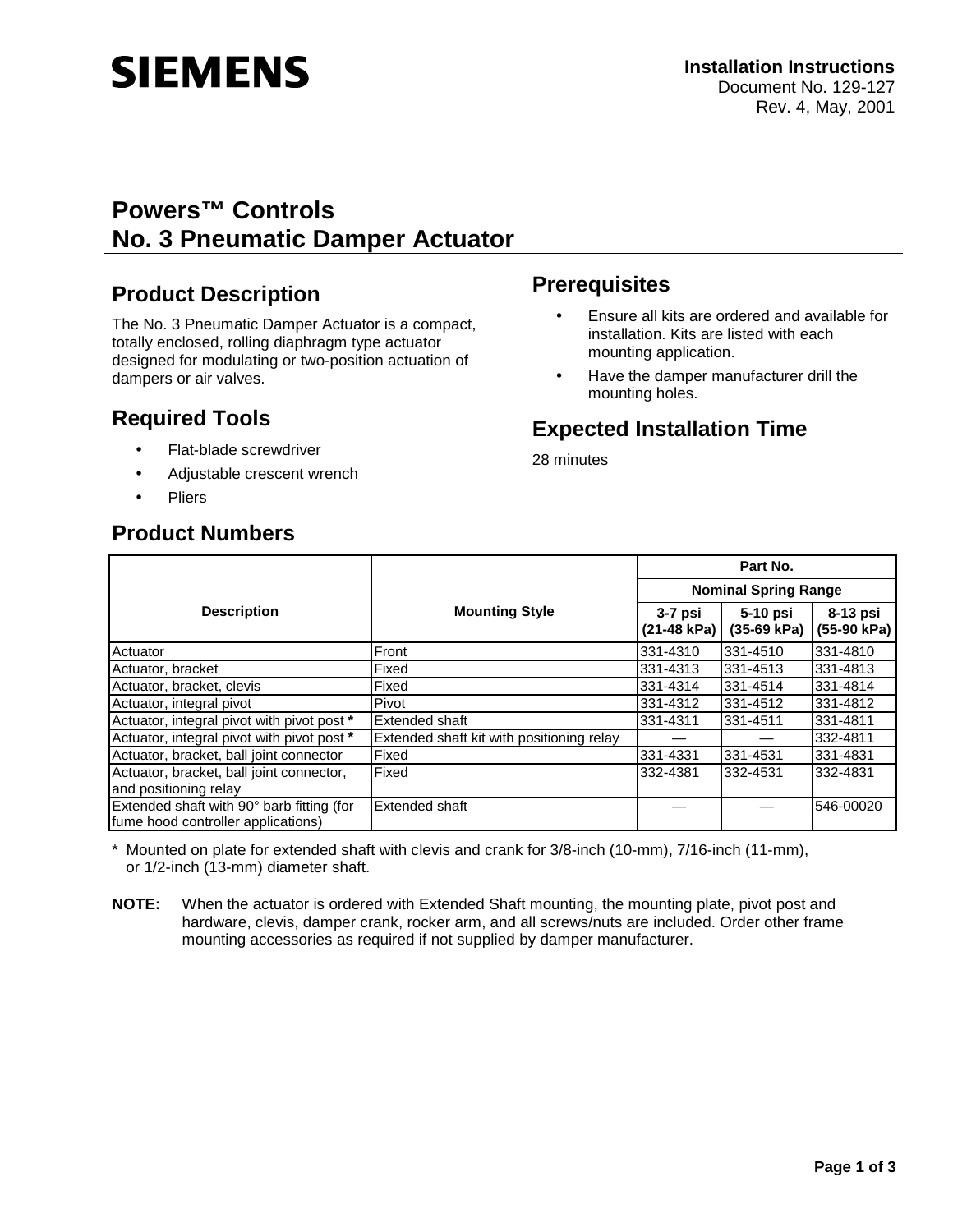Document No. 129-127 Installation Instructions Rev. 4, May, 2001

## **Installation**

#### **Extended Shaft Mounting – Pivot Actuator**

Actuators: 331-4311, 331-4511, 331–4811, or 332-4811.

These assemblies are designed for 90° damper rotation.

- **NOTE:** Clevis mounts in Crank Radius Hole No. 6 for 90° damper rotation.
- 1. Slip the 9/16-inch (14 mm) diameter hole in the mounting plate over the damper shaft (Figure 1).
- 2. Slip the crank over the 3/8 through 1/2-inch (10 through 13-mm) diameter damper shaft (Figure 2).
- 3. Position the mounting plate (Table 1) and attach it to the duct with four screws.



**Figure 1. Mounting Plate and Extended Shaft Mounting. Dimensions shown in Inches (Millimeters).** 

| <b>Actuator</b><br><b>Position in</b><br><b>Relation to</b><br><b>Damper Shaft</b> | <b>Crank Position</b><br>in Relation to<br><b>Damper Shaft</b> | <b>Rotation of Damper</b><br><b>Blade on Pressure</b><br><b>Increase</b> |
|------------------------------------------------------------------------------------|----------------------------------------------------------------|--------------------------------------------------------------------------|
| Left                                                                               | Above                                                          | Clockwise                                                                |
|                                                                                    | <b>Below</b>                                                   | Counterclockwise                                                         |
| Right                                                                              | Above                                                          | Counterclockwise                                                         |
|                                                                                    | <b>Below</b>                                                   | Clockwise                                                                |



3/8 THROUGH 1/2 IN. (10 THROUGH 13MM) DIAMETER



| Item | <b>Description</b> | <b>Item</b> | <b>Description</b>                |
|------|--------------------|-------------|-----------------------------------|
|      | Nuts $(2)$         | 6           | Clevis                            |
| 2    | Lock Washers (2)   |             | Hitch Pin                         |
| 3    | $E$ -ring          | 8           | Clevis Pin                        |
|      | <b>Pivot Shaft</b> | 9           | Crank Assembly Kit<br>No. 331-941 |
| 5    | <b>Nut</b>         | 10          | <b>Actuator Mounting</b><br>Plate |

|  | Figure 2. Extended Shaft Mounting with Pivot. |  |  |  |  |
|--|-----------------------------------------------|--|--|--|--|
|--|-----------------------------------------------|--|--|--|--|

#### **Extended Shaft Mounting – Fixed Actuator**

For Actuators 331-4314, 331-4514 or 331-4814, order Linkage Kit 331-958.

For Actuators 331-4313, 331-4513 or 331–4813, order Clevis 333-207 and Linkage Kit 331-958.

- 1. Determine the direction of the damper shaft rotation (clockwise or counterclockwise) on an increase in pressure to the actuator.
- 2. Determine the angle of rotation required for the damper to move from closed to full open.
	- **NOTE:** Since the actuator stroke is 2-3/8 inches (6 cm) and the angle of rotation is known, the crank radius can be determined from the graph in (TB 181 Maximum Thrust Ratings of Pneumatic Damper Actuators (155-219P25155-219P25) or use Table 2.